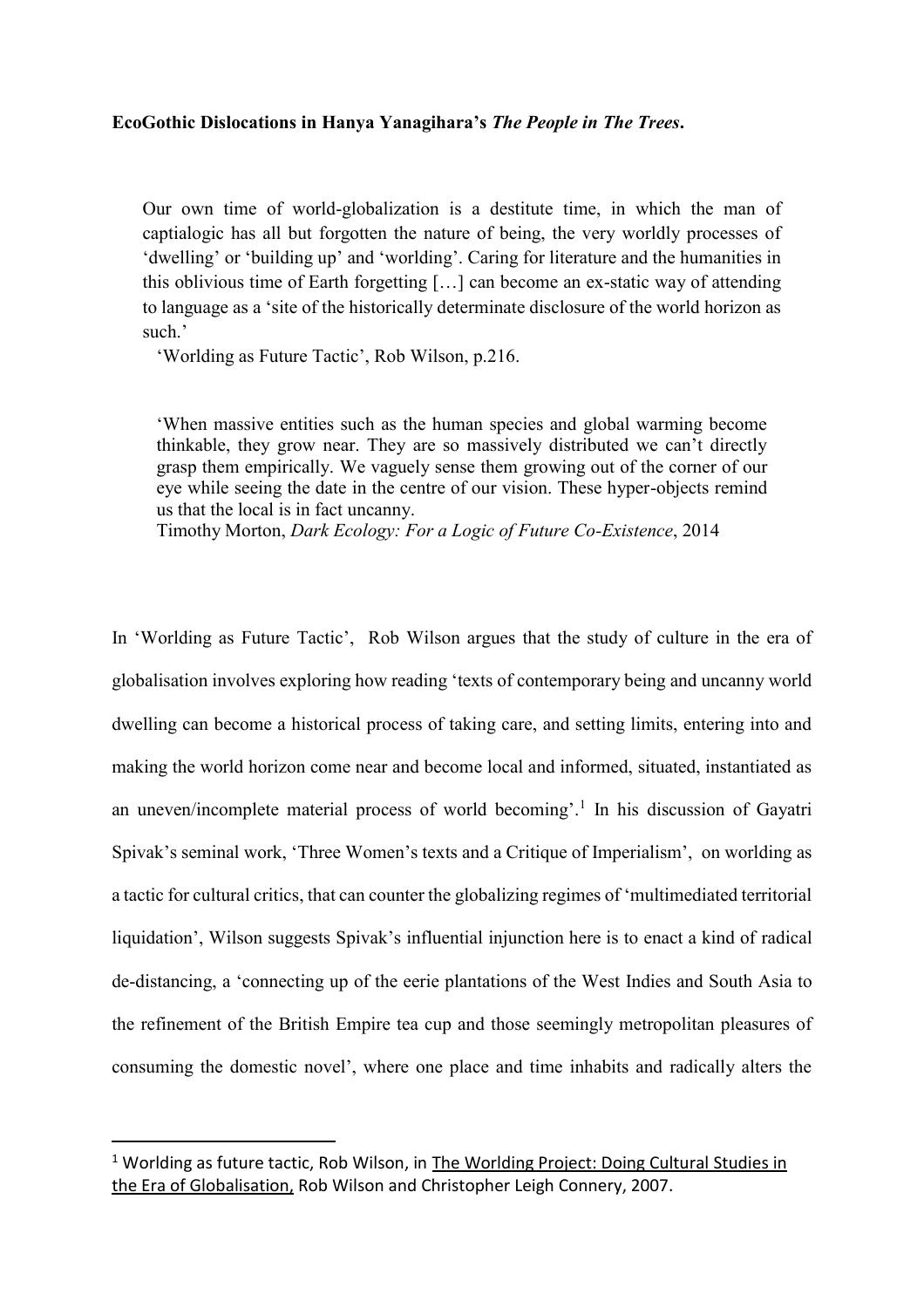other.' <sup>2</sup> We might fruitfully understand this as a kind of uncanny worlding, or consider that all worlding involves the uncanny, insisting on relationships between those things conventionally kept apart. Extreme intimacy or de-distancing, changes the perception of the world, and as Tim Morton suggests in Dark Ecology: For a Logic of Future Co-existence, it is uncanny. For Wilson this is valuable because,

worlding can at the same time entail some kind of against-the-grain critical process of life-world estrangement and an everyday de-reifying, to use these active verbs, as well illustrated in Gayatri Spivak's making strange of the British white women-subjects in the far flung colonial gothic spaces and narrative trajectories of *Jane Eyre,* whose selfconsolidation as white-feminist individual is contingent upon the abjection if not ruination of native subjects and peripheral spaces and modes: the unhomely worlding of a so-called Third World life-world into dependency and exploitation in the West indies, the Congo, India, and Oceania then and now.' <sup>3</sup>

Oceanic landscapes have been a fertile site of Gothic literary imagining by both colonial and postcolonial writers, haunted by the buried traumas of invasion and genocide that under-pin unsettled settling as Alison Rudd notes in her account of uncanny settlement in New Zealand literature (Rudd, 2010). Recently, arguing for the value of the term Tropical Gothic Justin D. Edwards and Sandra Guardini Vasconcelos migrate the term from its usual geographical domiciles, to suggest a particular subgenre located in the Tropics, connected to specific colonial processes of transculturation that arise out of colonial acquisition and uprooting of a culture, engendering new cultural phenomena 'where indigenous cultures articulate historical and political injustices while struggling to regain a sense of cultural identity' (Edwards & Vasconcelos, 2016). This tropicalization can be understood as having a bi-directional intercultural flow of dissemination that tropicalizes Gothic, thriving on producing regionalized, locally hybridized, radically altered discourses.

<sup>2</sup> Wilson

 $\overline{a}$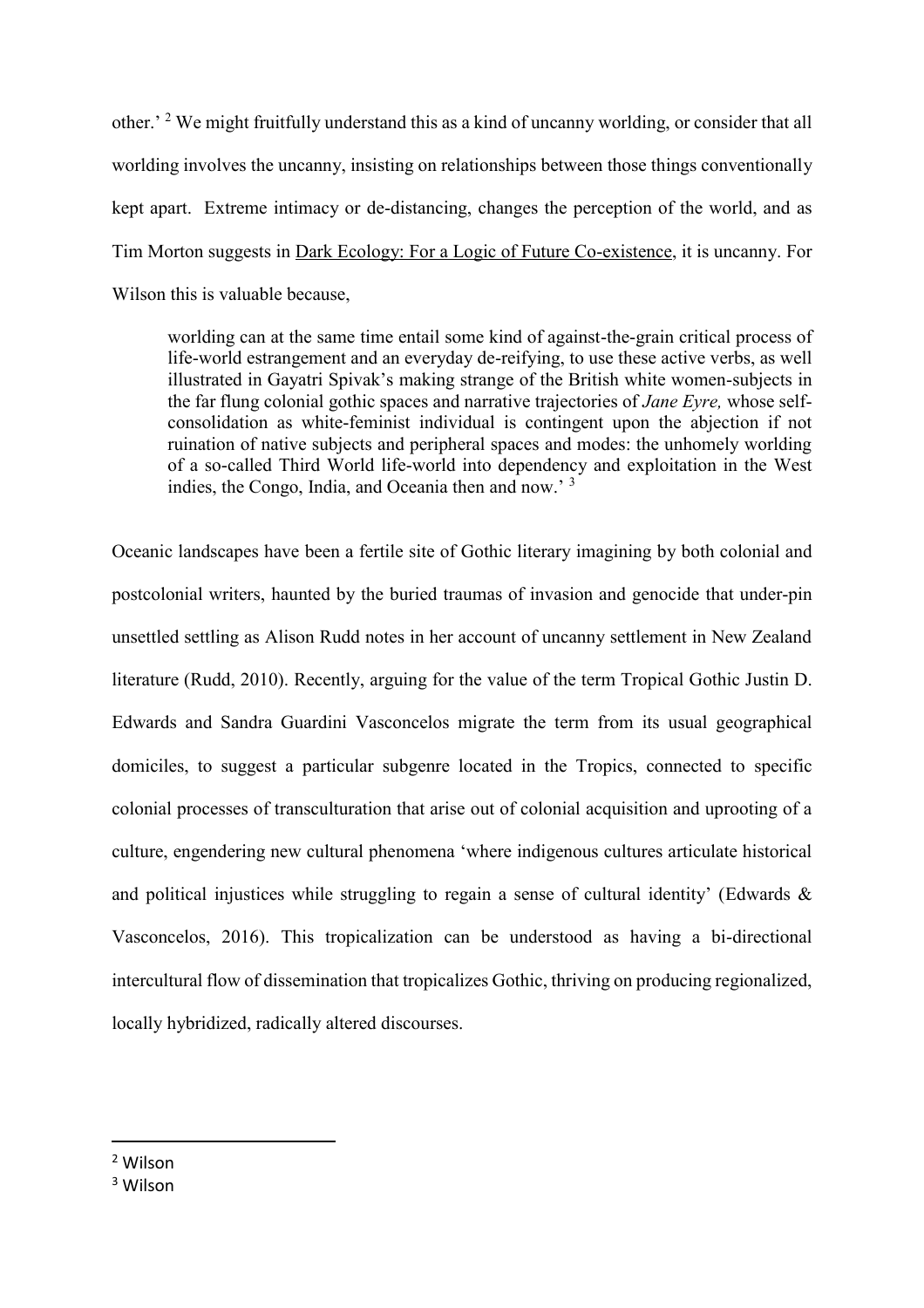Where the effects of globalisation and postcolonial experiences of violences done to self, nation and land converge or collide with intimations of globalised ecological catastrophe further gothic forms proliferate. The rise of ecoGothic literary texts and criticism reflects the sense of there being a need to address what Sharae Deckard, citing Jason W. Moore terms the 'worldecology' of wealth, power and nature of global capitalism and its neo-liberal incarnations, where ecological thinking is absent/repressed and where gothic is a culturally significant point of contact between literary criticism, postcolonial and ecocritical theory and the traumatic effects of globalising political and economic processes across diverse local scenarios (Deckard, 2013). It concurs with Hilary Scharper's understanding of Gothic as always already 'green' literature, where landscape, nature and the world are metaphysical spaces, and the use of *who* rather than *it* to discuss 'nature' captures ecogothic's 'tendency to depict nature as a living, acting, alien other' (Tyburski, 2015, 133).

In The People in the Trees (2013), a fictional Pacific Micronesian island Ivu'Ivu is visited, pillaged and ecologically devastated; a destruction facilitated by two U.S. scientists, an anthropologist Paul Tallent, and immunologist and virologist, Norton Perina. Their trip to the island, ostensibly under the auspices of anthropological data collecting, descends into actions that violate the beliefs of the people they are studying, when they discover a kind of turtle named Opa'ivu'eke, the flesh of which when eaten, appears to prolong life indefinitely. Perina's ensuing actions, of stealing the turtles for experimentation, and finding some of those long lived people, whom they refer to as 'the dreamers', who appear very old but to be in a trance like state, to take back to his U.S. laboratory for further studies, causes an unstoppable series of events that lead to extinction of the turtles and other creatures, environmental destruction and the near complete collapse of native culture. At the heart of the text are a series of uncanny encounters between coloniser and colonised, between Western explorer and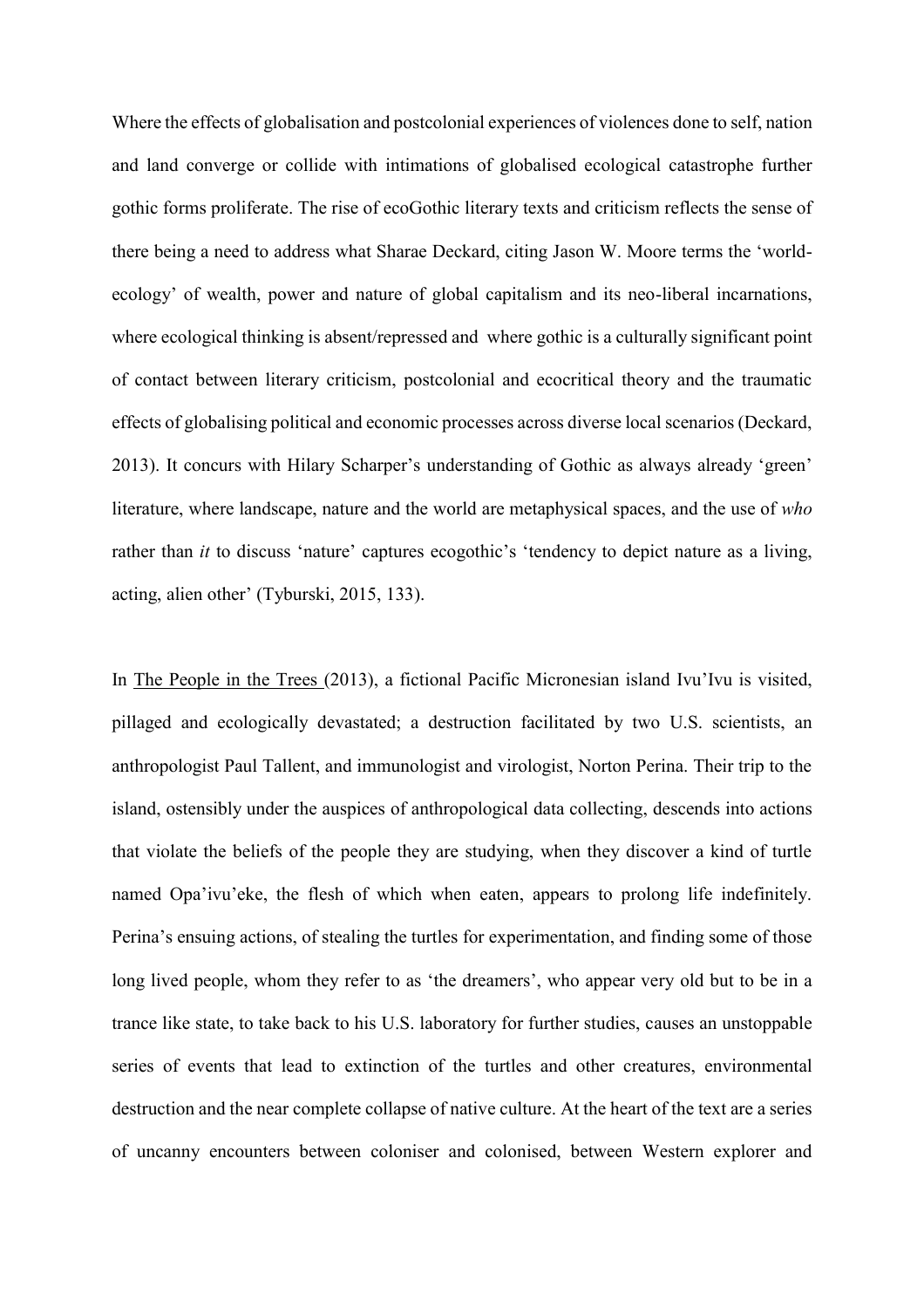resistant landscape, that collapse reverse or unhinge forms of knowing, structures of selfnarration and narratives of progress that have initiated the expedition in the first place.

In this paper I will discuss they ways in which Yanagihara's text could be productively read as a form of postcolonial ecoGothic metafiction, continually drawing attention to different narrative and discursive modes that contribute to (neo)colonial discourses that underpin the production of ecocidical dispassion, and 'anthropomyopic' vision that characterises the U.S. scientist who narrates in her narrative. Anthropomyopic might be a term to characterise the difficulty of seeing the 'earth', a biosphere as Timothy Morton states, 'too large to see', so colossal that only a 'sidelong glimpse' is possible, where global warming and apprehensions of a climate in crisis can only be 'felt', in uncanny and anxious ways, not seen head on (Morton, 2016).

Yanagihara spent many years working as Condé Naste Travel editor, arguably at the vanguard of maintaining and reproducing orientalist discourses, and servicing entitled and colonising world views, enabling the Western or Global Northern traveller to see and consume its others.

When I began working on this book, I wasn't yet a travel editor, but a publicity assistant, in book publishing. This was almost eighteen years ago; I can however remember how the fictional island of Ivu'Ivu took shape for me. In 2007, I was sent on assignment to South America to write a story on the best beaches on the Atlantic coast. One of my trips took me to Angra dos Reis, the 300-something strong archipelago south of Rio, and as soon as the boat approached the island where I'd spend the night, I knew. This was Ivu'Ivu. I remember feeling there, as I hadn't felt anywhere else, how the jungle was so voracious, so all-encompassing, so pitiless. (Interview, The Independent, Jan 5 2005)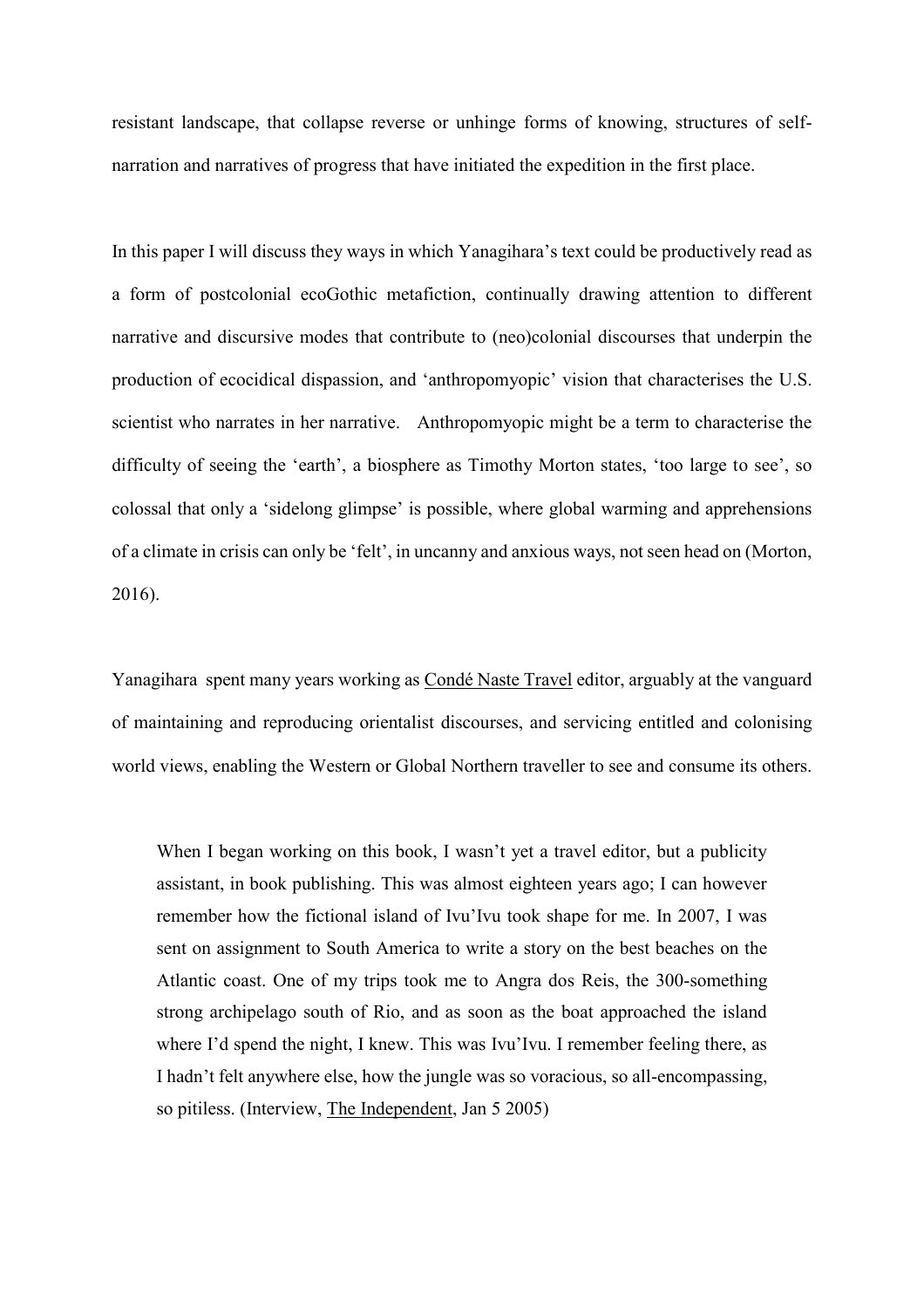She takes a Brazilian archipelago, Angra dos Reis, as her model for one of the three islands (Ivu'Ivu) that make up U'ivu in her novel, and transplants the foliage and the intensity of the rainforest, lush and impenetrable, to be her natural landscape in fictional Micronesia. This move from the Pacific to the Brazilian rainforest appears to wrong-foot Yanagihara, seeking a landscape to cast for the tourist gaze she intimates quite the opposite, that the land is animated and hostile. Nature is not a backdrop for human action but a mode where the anthropocentric gaze is defeated.

We imbue deserts and the tundra with menace, because nothing, or little, grows there. But the same can be said of places that are so overwhelmingly fertile; I had the feeling that if I stood in one place long enough, green vines would grow up me and around me, choking me and claiming me for the land. (Interview, The Independent, Jan 5 2005)

The strange time and place of the fictional island setting, U'ivu, suggests that the story can be set neither in Hawai'i, Papua New Guinea, nor Brazil, but an uncanny metafictionalized juxtaposition of all three.Yanagihara not only enacts spatial disorientations associated with the Gothic genre, she also connects the colonial history of the genocide of Kanaka Maoli in Hawai'i with the post-war development of the U.S. military-industrial-scientific complex that incorporates the nation of Hawai'i into U.S. statehood. In doing so I would argue that she seeks to find a creative aesthetic that can adequately address the deep time frame of the Anthropocene, drawing both eras together to assert the agrilogistical dimensions of each, the slow violence of a dispersed set of behaviours across time and space, linking trans-pacific colonial, neo-colonial and globalising behaviours.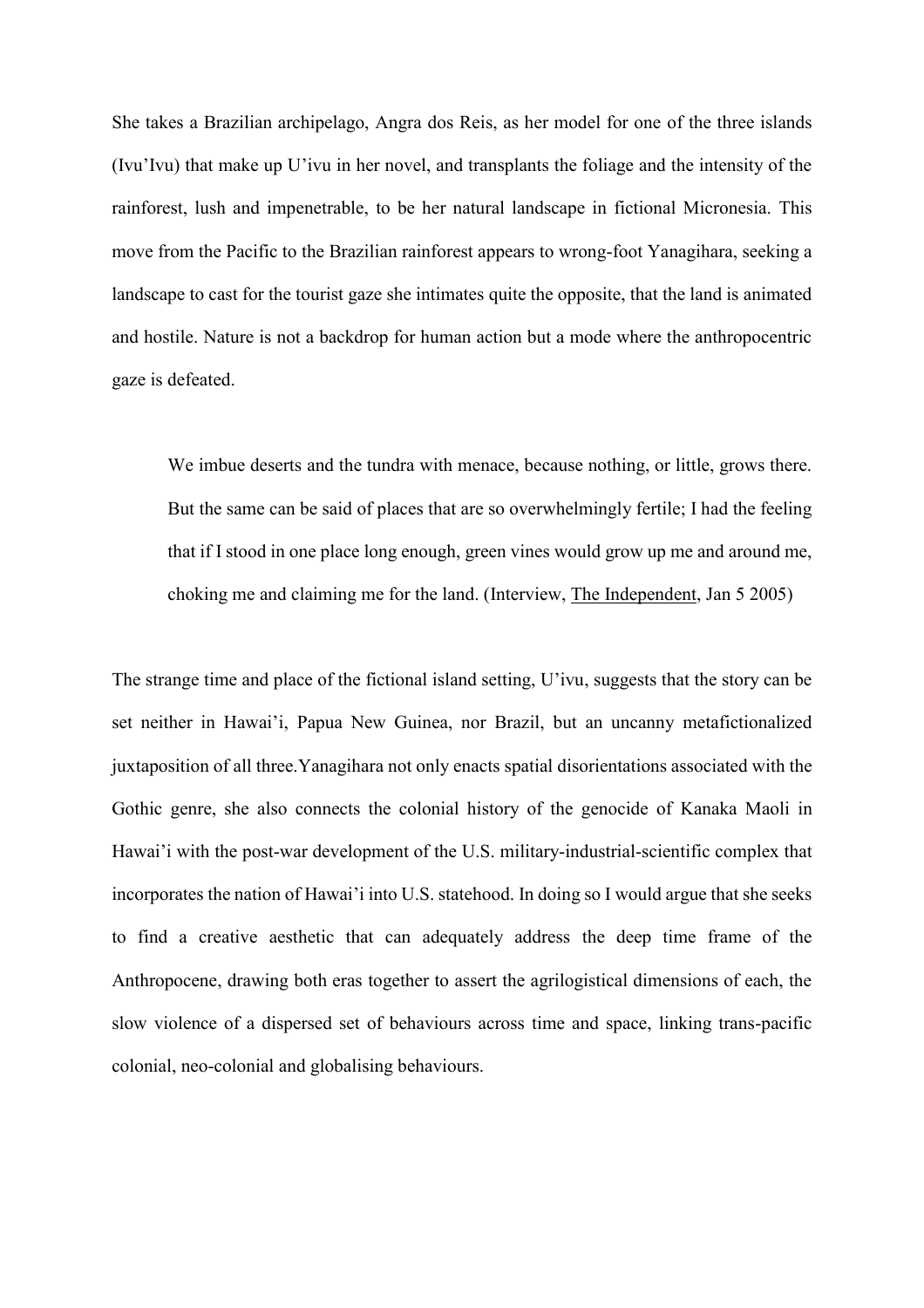The text is arguably paradigmatic of globalising narratives and forces that are felt on a personal level by the author. Yanagihara was born in Los Angeles grew up and attended school in Hawai'i and now lives in New York but her ancestry is fourth generation Asian settler in Hawai'i, with Japanese and Korean ancestors who worked on the plantations in their younger days. As Andrea Aebersold notes in her study of environmental narratives of American identity, questions of landscape have been largely marginalised in discourses around Asian American identities, where mythologies of 'embeddedness' in the land are too often deemed not to apply to Asian American immigrant stories (Aebersold, 2015,12). She argues that reading Asian-American narratives of Hawai'i through an ecocritical lense 'offers an opportunity to advance the field through discussions of landscape and belonging', where many texts have not seemed to present themselves as particularly suited to an ecocritical enquiry (12). This approach might enable a reading alert to the ways that Yanagihara's text negotiates the often politically charged dialogues in Hawai'i between Kanaka Maoli scholars and activists, and those of Asian settler decent.

The different status of these two populations in Hawai'i in terms of political movements, personal identity claims, language use, frames of narrating belonging, notably around the disputed use of the term 'local', all contributes to an extremely fraught terrain for speaking and remembering. The tension between 'local' and Hawaiian as explored in Maxine Hong Kingston's writings is implicit in the creative choices that Yanagihara makes. As Aebersold notes in her study of Kingston's China Men and Milton Murayama's All I asking for is my Body 'landscape, believed to represent individual freedom becomes a site of alienation as the plantation owners controlled worker's movements, finances and living conditions' (Aebersold, 14). Jonathan Y. Okamura and Candace Fujikane attempt to acknowledge the multiple ways in which discourses of Asian settler identities might seek to avoid the recognition of settler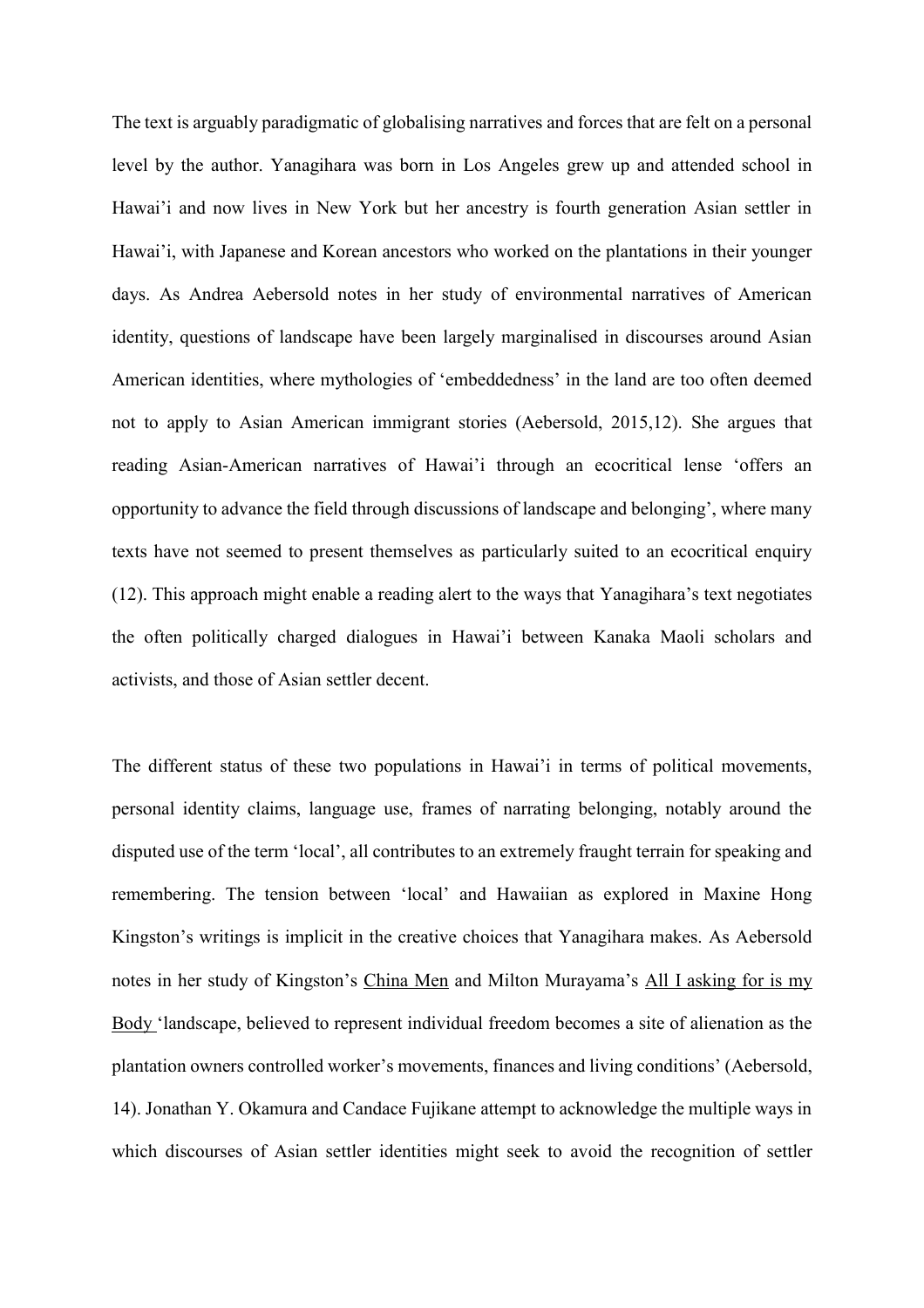complicity in the colonial project through multiple discourses available to them. They acknowledge the use of the term 'local' as a site of contestation, one where issues of settlement are gradually erased and submerged into 'feeling Hawaiian' (Okamura & Fujikane, 2008, 5). In the production of a form of 'settler multiculturalism' the celebrated multicultural makeup of present day Hawai'i is seen to 'solve' the earlier expropriation of land and power, and mass extermination of Kanaka Maoli, masking indigenous specificity of relations to land in the process.

This perceived lack of embeddedness that Aebersold identifies, goes to the heart of colonial and 'agrilogistical' relations to land, which might partially account for the use of a globalised/displaced ecogothic as Yanagihara deploys it. Creating a fictional Micronesian island is a way to see Hawai'i otherwise, or sideways, it produces a glimpse not dissimilar the Morton's characterisation of the Anthropocene experienced as a sudden uncanny or gothic intimacy, an intimation or intrusion, that can never be fully brought to vision. Ivu'Ivu both more and less than Hawai'i drifts in and out of focus, as a real and imagined place, defeating the scientific laboratory gaze even as it is despoiled by relentless Western liquidation of its environment. What is potentially at risk, losing specificity, moving away from a historical approach, also deploys allegory to find a way to speak to the forces of globalisation and ecological devastation through insisting on the link between the immunologists clinical gaze as myopic, and the never fully visible effects of the Anthropocene as more visible, refracted through dizzying and dislocated forms of feeling, apprehensions of a world-ecology present in ecoGothic fictions.

In her seminal work, From a Native Daughter: Colonialism and Sovereignty in Hawai'i*,*  Haunani Kay Trask, Kanaka Maoli scholar and activist underlines the difficulties around Asian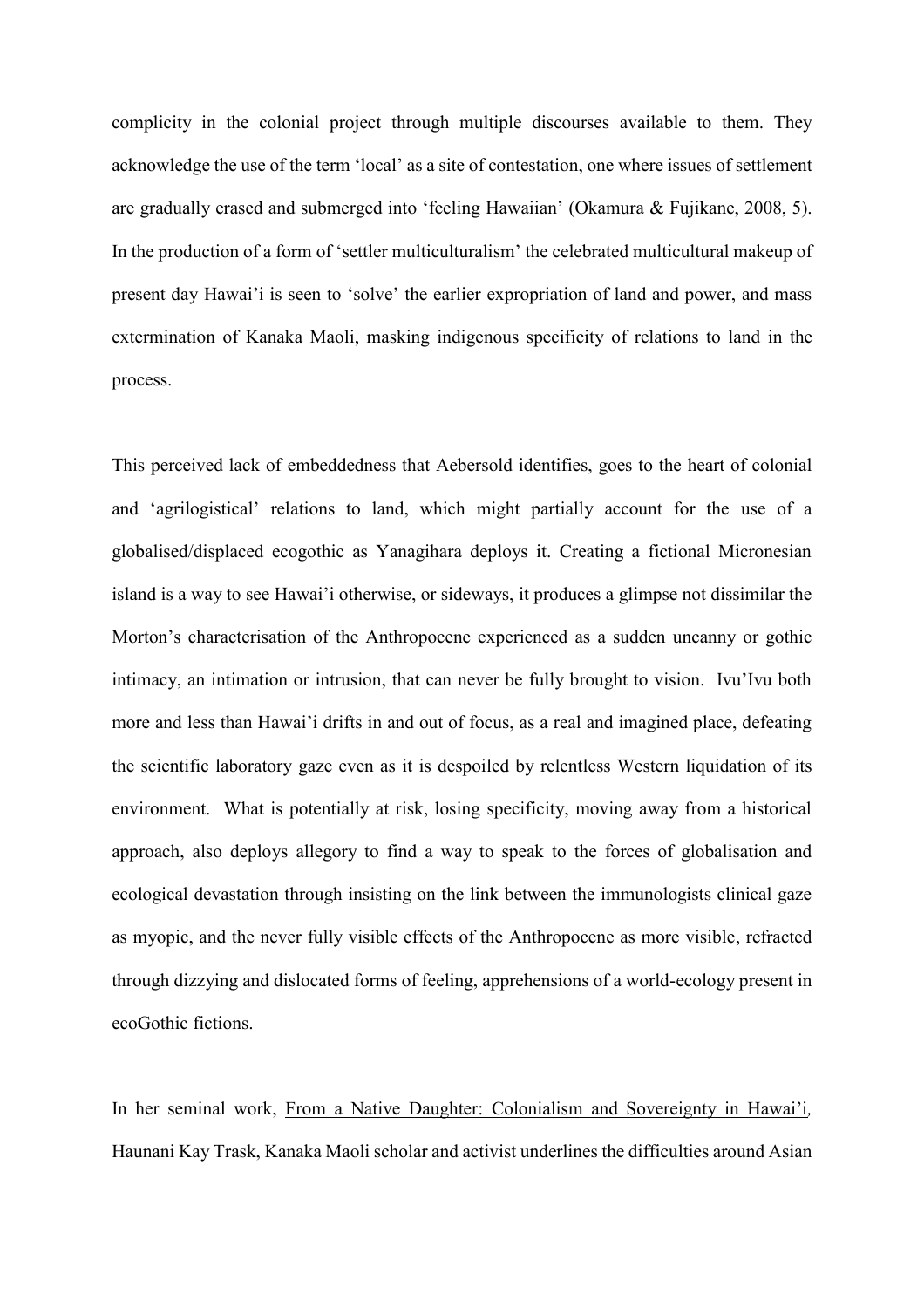avoidance of identification as settler, in the face of Kanaka Maoli assertions for return of land, cultural and political recognition and autonomy;

'Ethnic histories written about Asians in Hawai'i demonstrate an investment in the ideal of American democracy that is ideologically at odds with indigenous critiques of U.S. colonialism. Although these historical accounts often recognise that Hawaiians have unique political status as indigenous peoples, they do not address the roles of Asians in the American colonial system' (46)

They are a part, however nuanced their involvement, of the systems of the globalising colonising forces, what Timothy Morton terms agrilogistics (models of farming that are machine-like), and land reappropriation that deprives the Kanaka Maoli of land use, or traditional modes of agriculture and undermines social structures associated with this. Plantation Gothic, and/or Southern Gothic has a long tradition in the U.S. imaginary, as Elizabeth Russ notes, the planation in literary terms is 'not primarily physical but an insidious ideological and psychological trope through which intersecting histories of the New World are told and retold (Russ, 2009, 3). Her discussion offers possibilities for reading *The People in the Trees* as a text in which the place of Asian settler Hawaiian identities in is drawn in relation to the legacies of colonisation, through acknowledging plantation agrilogistics, and acknowledging the role of plantations in forming and erasing identities and relationships with land, alongside the annexation and loss of Hawaiian independence associated with US statehood 'the socio-ecological production of nature, that operates as a total institution that structures an entire society', as Sharae Deckard notes (2015, 35) citing James S. Duncan, 'an agro-ecological system structured around the bio-political control of labour and bureaucratisation and commodification of space and bodies' (2007, 67). This plantation history, written into the landscape of all plantation settler colonies operates as a spur to a form of ecoGothic, where the plantation legacy, toxic and vampiric, which is written palimpsestically over the older knowledges of native use of land and belonging to that land,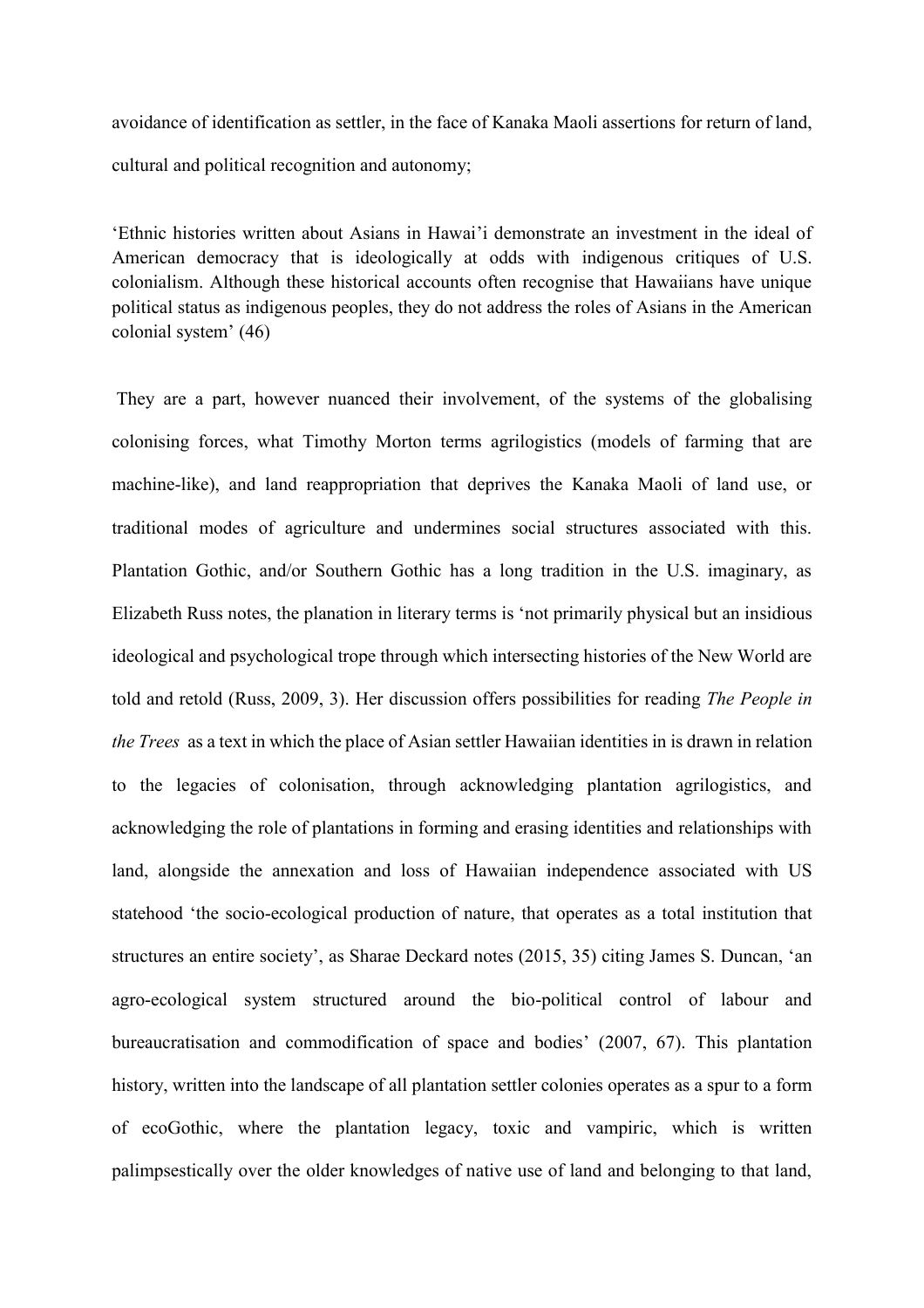ghosts, unsettles and underwrites Yanagihara's ecoGothic allegory of the cultural, political and ecological devastation of Hawai'i. Plantation Gothic as Russ formulates it, would not depend on a text siting itself in a planation, but would be a structuring of ideological relations to land, to the machinic destructiveness of what Timothy Morton terms agrilogistics, to the ruins or legacies of that planation economy and culture. Yanagihara's text erases plantations entirely from her account of Oceania, but nonetheless plots a relation to land that evokes and reuses long hidden legacies of Polynesian Gothic as they relate to colonial explorers and settler in the Pacific. The multiple forms and locations of tropicalized gothic also converge around a shared history of the planation, and although Hawai'i falls outside the geographical scope of Edwards' and Guardini's project the island plantations of Hawai'i present an interesting for further exploring the relevance of the tropes of planation and tropical gothic in relation to ecoGothic's crucial interest in the agrilogistical structures of human thought and world economic systems. In Twilight of the Anthropocene Idols, Tom Cohen et al comment that the (widely advertised, also contested) arrival of the Anthropocene era, must always be understood as a twilight concept, 'as a form of half-recognition that can only occur in the moment of waning' (2016, 13). They comment, 'we also wanted to signal that what appears as a moment of sudden loss or intrusion - "look, we destroyed the planet! Who would have thought!"- was there all along. There was always destruction, always ecocide, but "now" (for some) it has become readable (even if, for others, such destructive force was all too obvious, and human, all too human)' (2016,13).

In Yanagihara's text, Norton Perina's account of his lab foreshadows this to some extent. His impersonal and clinical account of his trials on mice, dogs and monkeys as they are experimented on until death, suggests he sees only the experiment and never the animal, something that will be borne out in his actions on Ivu'Ivu, where in his drive to pursue scientific answers he will again only see the puzzle to be solved, not the animals or the humans involved.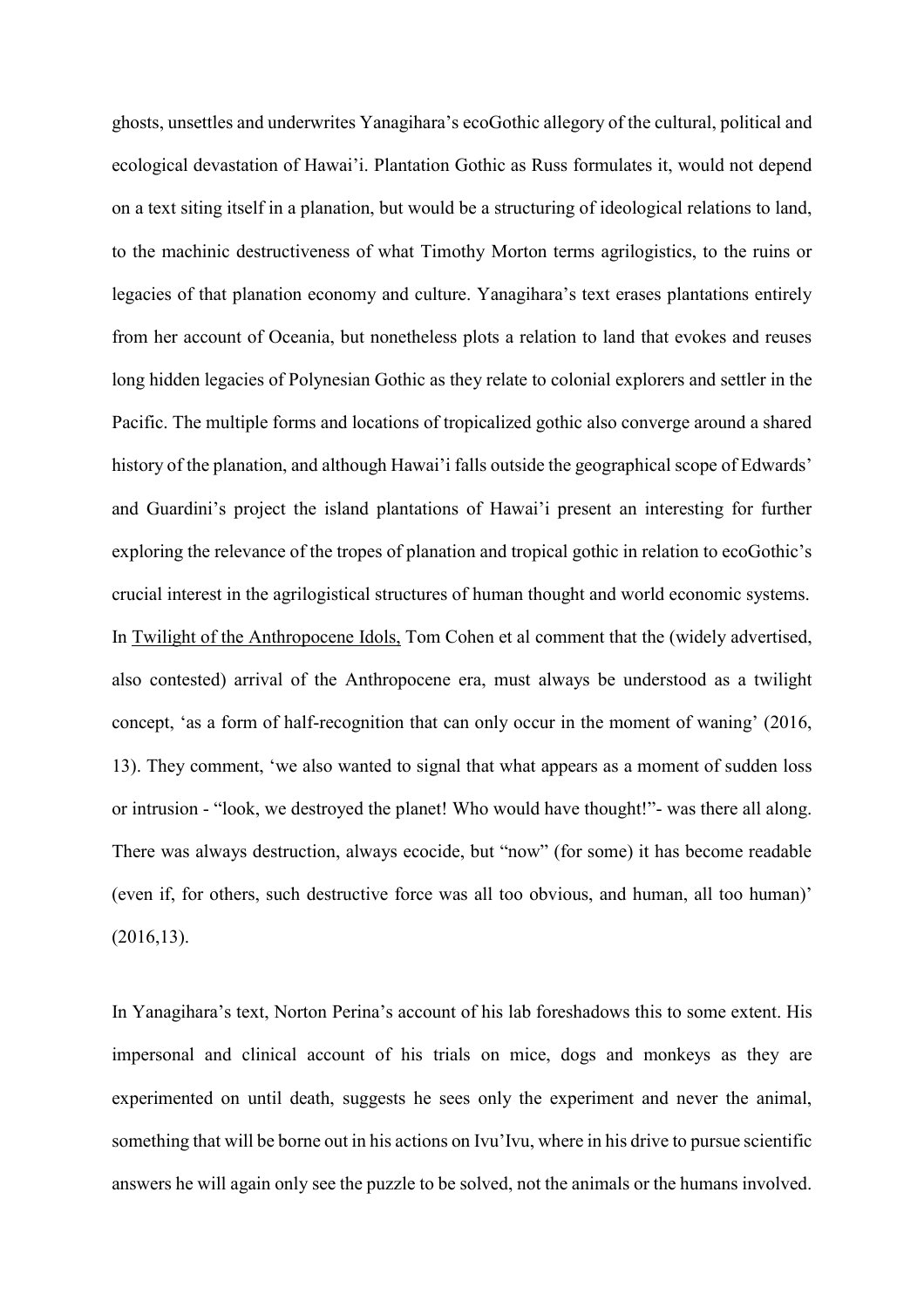His confession to ecocide is late in the narrative, page after page of carefully noted examples, that catalogue the ecological devastation his visit has wrought.

Shall I tell you of Pfizer's sorrow, of Lilly's dismay, of Johnson and Johnson's agony, of Merck's rage? Shall I tell you of the years of feckless, fruitless desperate attempts to recreate the effect using every turtle on the planet? Of months waiting for the mice to continue beyond their natural lifespan, and then upon watching them die, beginning anew with a fresh batch, and a new Hawaiian sea turtle, a new leatherback turtle, a new Galapagos tortoise? Shall I tell you about trying to recreate the effect using every animal, every plant, every fungus, that could be harvested from Ivu'Ivu? The sloths, the hogs, the spiders, the vuakas, the toucans, the parrots, the hunonos, the manamas, the kanavas, the weird lizard like things, the fuzzy gourds, the palm leaves, the seedpods (266).

The published results of these studies ensures that the island is overrun by big pharmaceuticals, and their teams of biologists and neuroscientists. The 'science' of the project is revealed as having been little more than a cover for industrial level resource exploitation accompanied by a set of different destructive desires on both Perina and Tallents' part that destroys each of them in turn whilst devastating the entire ecosystem of the island that they have visited. In *Hyperobjects: Philosophy and Ecology after the End of the World*, Timothy Morton argues that for the first time we in the anthropocene are able to see snapshots of what he terms hyperobjects ( which are vastly distributed and hard to locate) and that these intimations more or less will force us to 'undergo a radical reboot of our ontological toolkit' - the world that he argues has ended is a model of nature as natural 'a settling for agriculture, living in/on/out of –that world is a fantasy and is at an end.' Hyperobjects Morton acknowledges have always already been there but have frequently been ignored elaborately and structurally. Hyperobjects such as climate change become more visible to humans, but only glimpsed through reams of data –compelling us to think ecologically. 'Thinking ecologically would first require the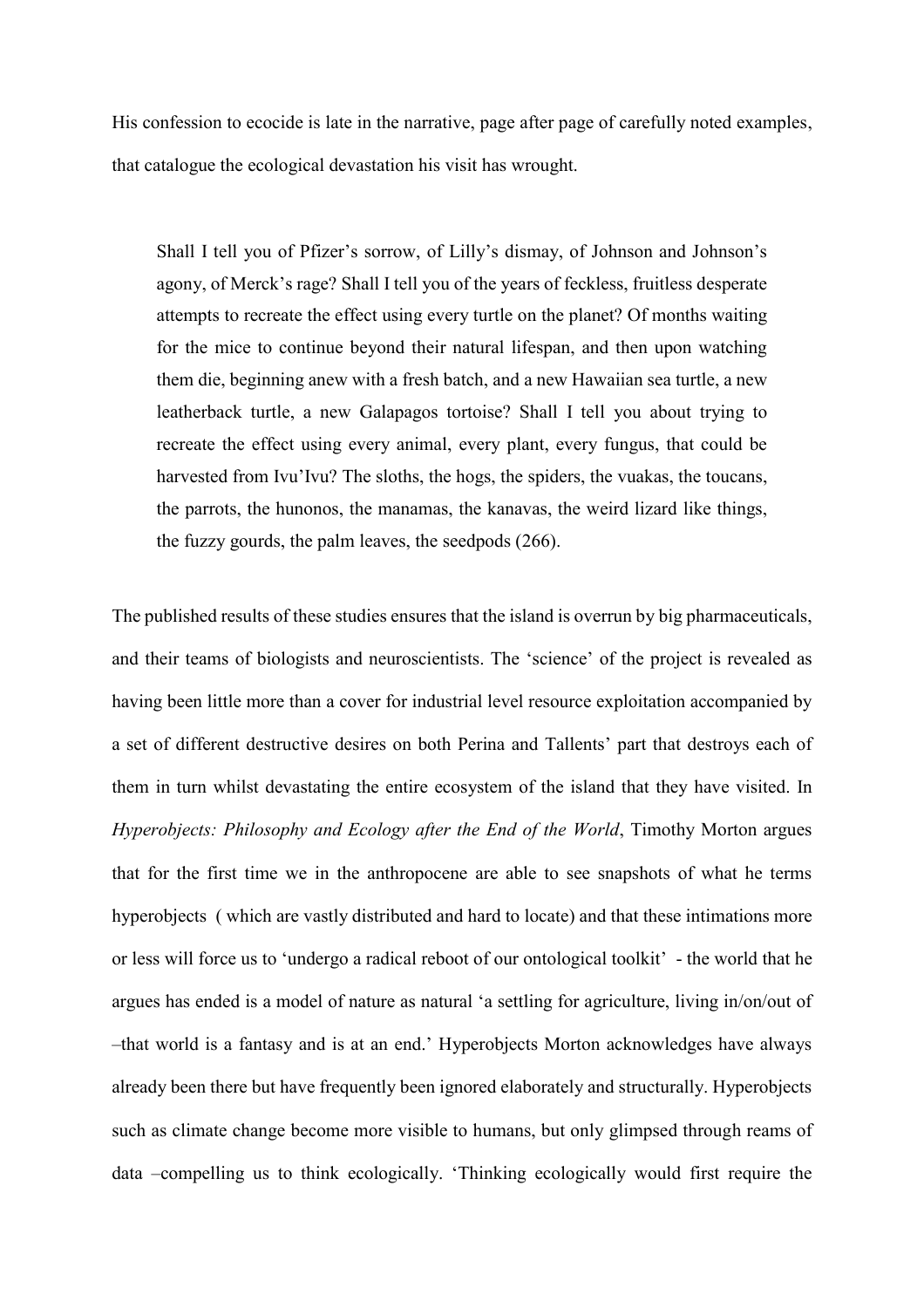'smashing' of the aesthetic bubble we call a world. The end of the world is like waking up inside something big which penetrates you to the cellular level.' For Morton there is no coziness in this experience, as hyperobjects abolish distance. We are left with only extreme intimacy, 'pressed up against and riven through with objects, an oppressive claustrophobic horror of actually being inside it. What is left is a charnel ground that is like being I an emergency room, where people are dying and bleeding out all around us – a place of life and death, of death-in life and life in death, an undead place of zombies, viroids, junk DNA, ghosts, silicates, cyanide, radicalism, demonic forces and pollution' (Morton, *Hyperobjects*)

Thus we might see Perina's account of himself as the process of creating an archive of extinction following Claire Colebrook's concern in The Death of the Post-Human: Essays on Extinction, where she argues that 'the possibility of extinction has always been a latent figure in textual production and archives; but the current sense of depletion decay mutation and exhaustion calls for new modes of address' (2014).

The mode of address Yanagihara adopts is that of perpetrator confession by Perina, writing from prison, after a conviction for the sexual abuse of one of his adopted sons. <sup>i</sup> The confessional mode, as Peter Brook's notes, saturates Western culture and literature, and with the increasing secularization of the West, the literary text has become a prime site for confessional autobiography and fictions (2000, 2). It has also been variously deployed by postcolonial novelist such as Peter Carey and J.M. Coeztee as a key mode through which to explore and rewrite colonial histories. Like Coetzee, Yanagihara explores the limits of the confessional mode, voicing a perpetrator whose account of his crimes discursively reproduces many of the violences that he confesses to. The text emphasises that the epistemic violence which enabled ecological destruction, the anthropomyopic, lives on in Perina's account.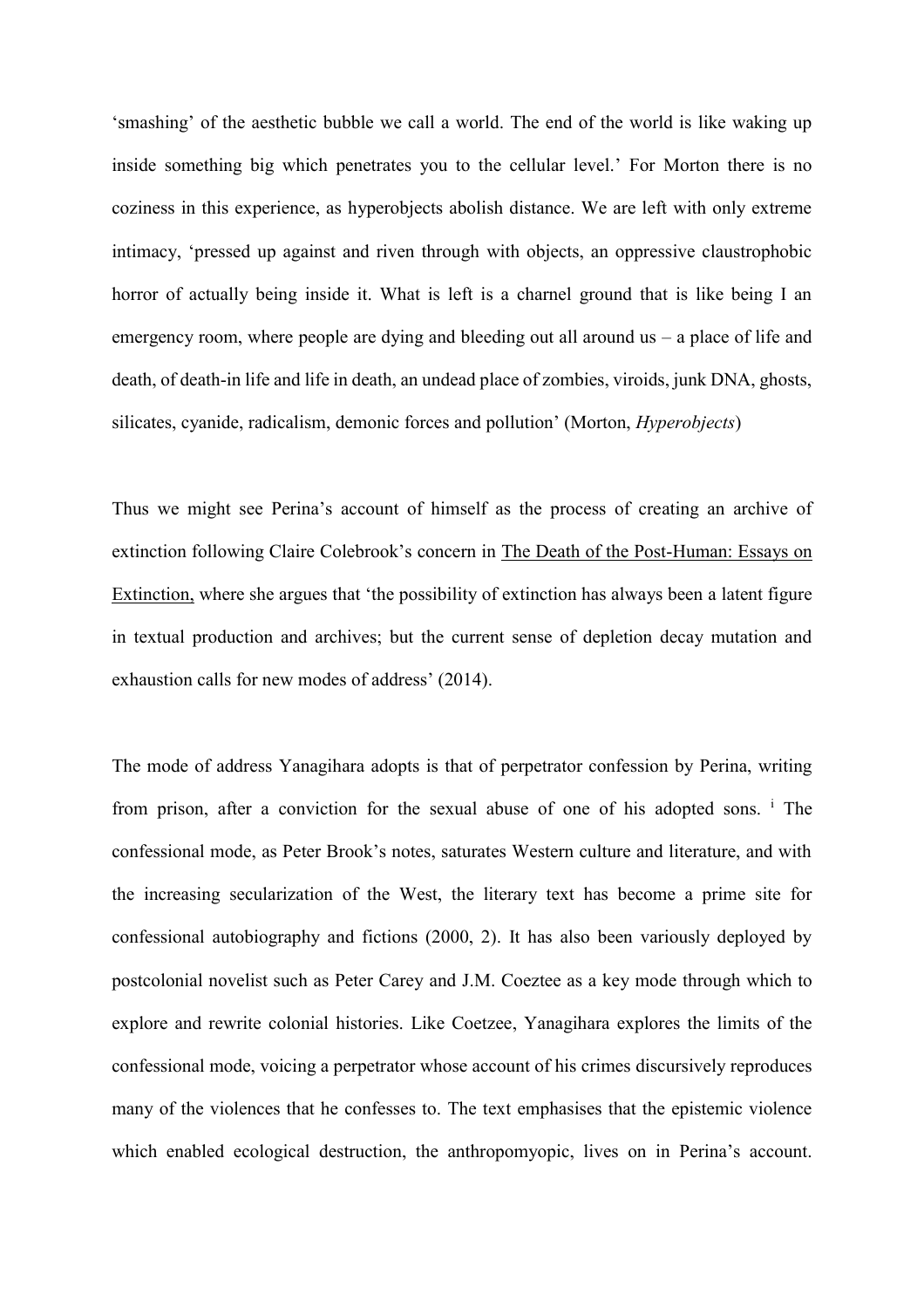Although he has been found guilty of child abuse, his crimes against the island and its life forms occupy a dominant part of the text. These actions have not been acknowledged by any legal or ethical framework, the gothic literary text must do this important work of 'ecological unconscionization' as Adrian Ivakhiv calls it, and it is his own slow unravelling of them that registers an ethical demand to account for himself (Ivakhiv, 2015).

Ecological awareness of the Anthropocene may 'invite and generate confessional modes of address', as Stefan Skrimshire notes, where the subject writes an open letter to the far off future, to an unknown or far away reader, or indeed to the past, and as such it may vacillate between confession and vindication, as it is always 'too late', coming after the events that it bears witness to. If it is necessary but futile to seek absolution the process of confession might perform more of a lament or elegy for ecological destruction that cannot be ethically defended and cannot be repaired (Skrimshire, 2016). This is a useful way to frame Yanagihara's insistence on a belated and flawed confession from Perina that links colonial and neo-colonial practices, anthropology and ethnography to resource extraction and ecological damage. In this Yanagihara follows Rob Nixon who describes the neo-colonial encounter as one of competing or oppositional temporalities, where the short term temporality of neo-colonial agents, those who are employed to 'extract, despoil and depart' contrasts with that of the long term temporality of those who live in and alongside the resources of a region. The arrival of the despoilers is an intrusion that asserts a different temporality and different spatialized relation to demands from elsewhere, disrupting exchange systems values, land use, asserting globalizing demands, resulting in what Nixon terms "displacement without moving"; the land and resources are to all practical intents removed, leaving indigenous groups bereft of the relation to land that sustained them (Nixon, 2007, 2). The ideology of scientific enquiry is no different to that of the colonial adventurer, driven as Cheryl Edelson notes, 'by the economic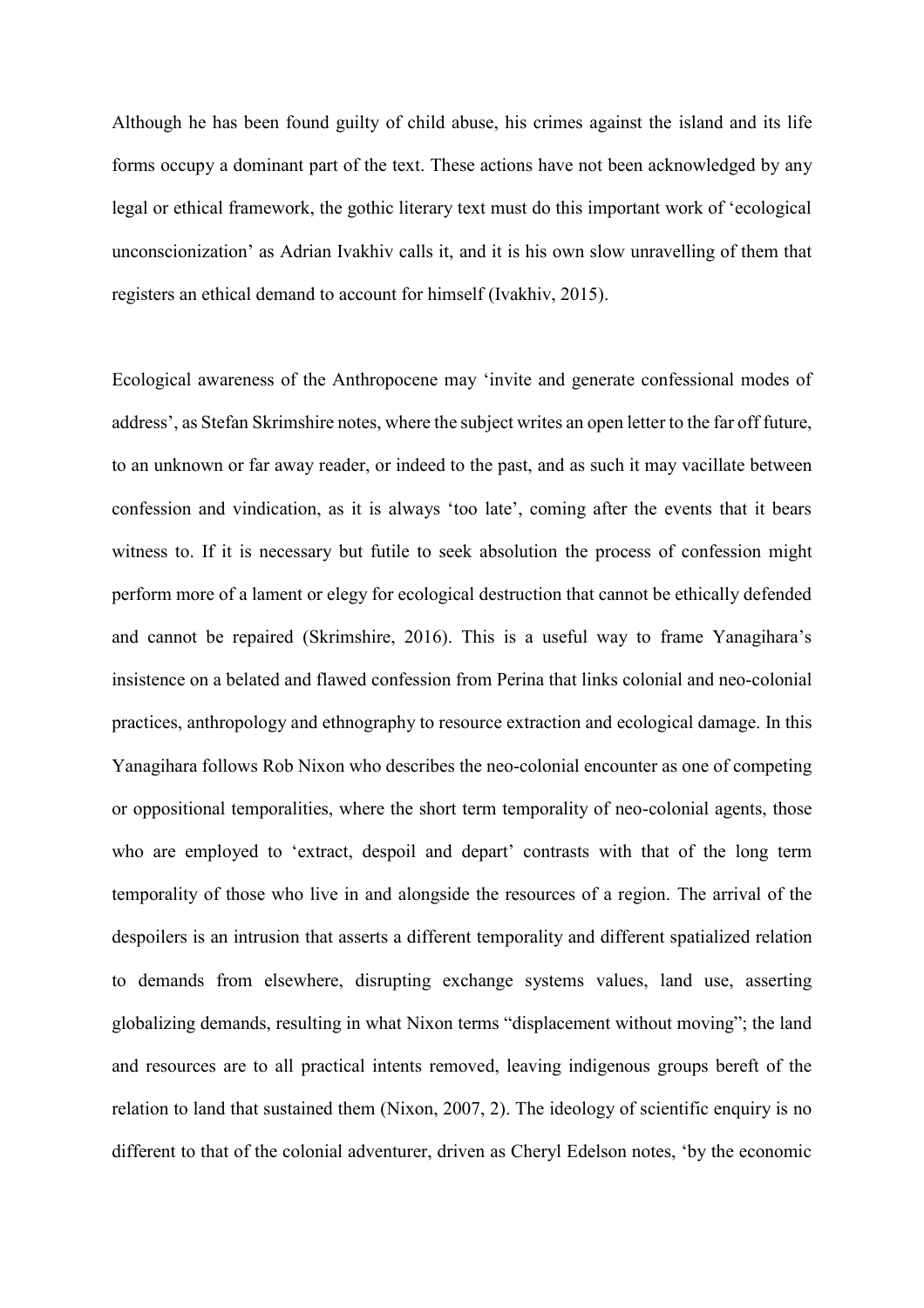impulse to liquidate indigenous bodies, natural resources and to 'remove natural and cultural objects from their original context and re-place them in hetereotopic institutions such as museums' (2012, 86).

The framing of Perina's confession with an (un)scrupulous editor, Ronald Kubodera, obsessed with and in awe of Perina, dramatizes this. Kubodera is as unreliable an editor as Perina is narrator, although he qualifies every remark with extensive documentation, to the extent that many pages at the end of each section are informational footnotes. Kubodera's role as guardian of the archives is a 'disgusting' one, embodying the 'sickness' of the archives that Jacques Derrida notes in Archive Fever. Drawing on Freud, Derrida's proposal is that the destruction drive or death drive is always present in the archive as an *archiviolithic* force that leaves no trace and seeks to destroy the archive 'it works to destroy the archive; on the condition of effacing but also with a view to effacing its own proper traces' (1996,10). Kubodera performs his own desperate preservation of the discredited scientific laboratory gaze, an archiver who preserves and annihilates simultaneously, footnoting Perina's account of his motivations and his guilt and in doing so making visible the complicity of the scientific community with effacing the abuse, enabling the ecological devastation of the island, editing the confession as it is turned into memoir. The archive is a 'filthy' confession of destructiveness and the death drive, yet it is preserved as a history, as the written history of the destruction it narrates, from the point of view of the one who potentially refuses all responsibility for it. It disgusts because it erases everyone and everything that it speaks about, an 'extinction archive' it annihilates, with an epistemic violence, that Gayatri Spivak has articulated in her work on subalterneity. As she argues, epistemic violence is crucially related to palimpsestic narratives of imperialism, a 'writing over' that erases what exists and produces 'subjugated knowledge' (Spivak in Nelson & Grossberg eds; 1988,25).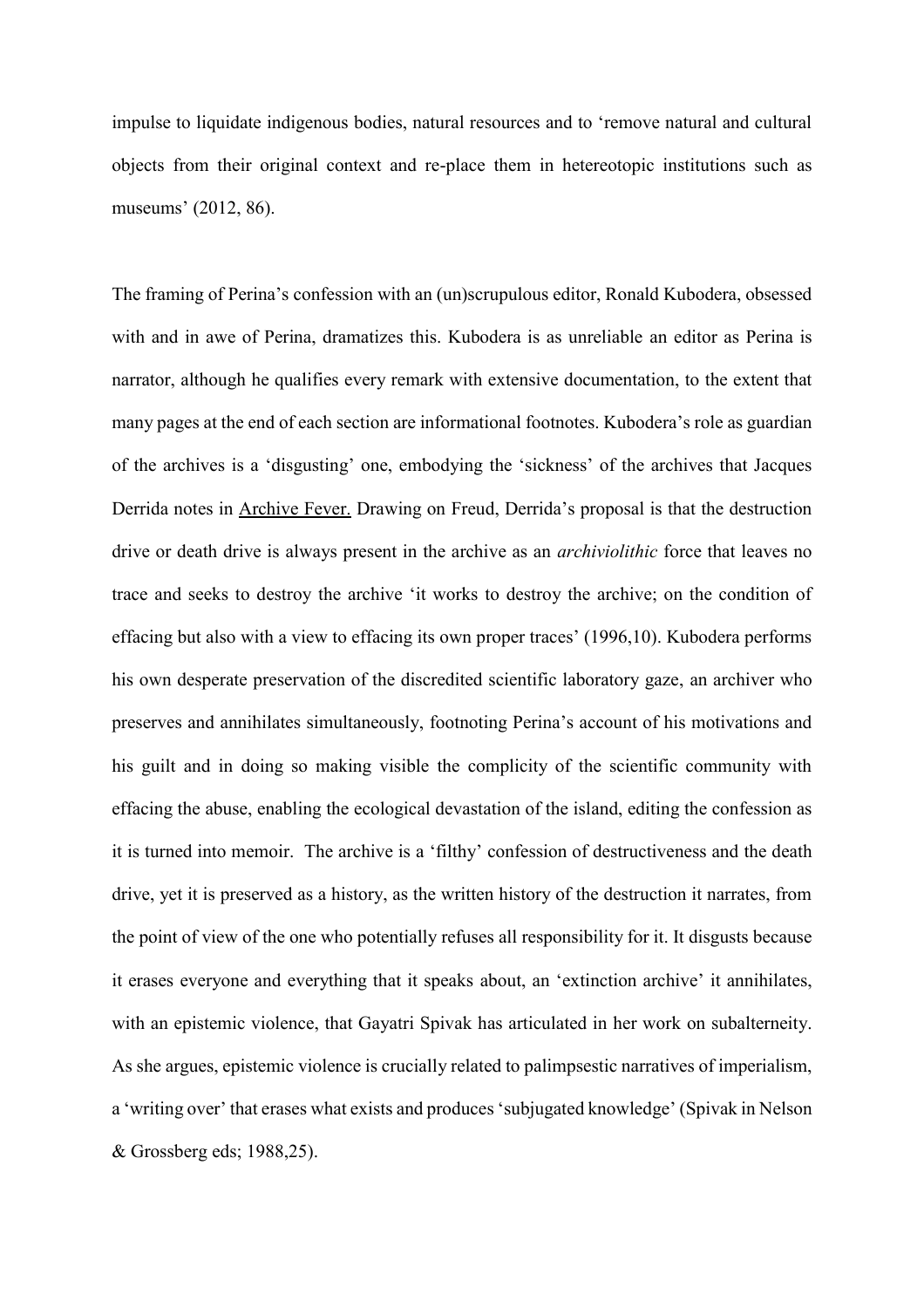Yanagihara draws attention to the heavy hand of the editor, of the violent textuality of both memoir and confession as an overdetermined account of a 'great' man unscrupulously protected and entering the archive now seen as charnel house. She portrays the editor as highly motivated and the editing itself is a technology of masking, substituting endless details for the ones that are omitted, a smoke screen of inessential fact that endlessly defers the confrontation with his crimes. As such it warns of what is to come, of the ways in which the term 'unreliable' narrator might be a luxury, for this is an 'unacceptable' toxic narrator. Through her deployment of Perina's voice of 'Earth forgetting', Yanagihara's text gestures towards an ecological global consciousness, one that is unsettled by the legacies of colonialism's crimes as they impact on the Pacific region and intersects with what Rob Nixon terms the slow violence of neo-colonial ecocide in the present, a 'delayed destruction that is dispersed across time and space' (2007, 1).

The text is divided into three distinct areas, that might be understood as three worlds where destruction can be unleashed, the life of the lab, the life of the island and the life in Perina's home in the U.S., all of which Perina negotiates with a clinical, murderous and unsympathetic eye. The reader is invited to triangulate his behaviour in these three distinct spaces and to reflect on the links between the clinical gaze, that produces a gothic experimental laboratory, the anthropological gaze haunted by the gothic presence of indigenous cultural meanings that animate the island landscape and that of the domestic home of the abuser, a repellent space of (un)homing that draws it logics from the colonial and the clinical worlds. As Perina moves from his lab to his living room, he has no need to shift registers. Perina's 'body snatching', involves both the 'dreamers' and adopted indigenous children, relocating them to the lab and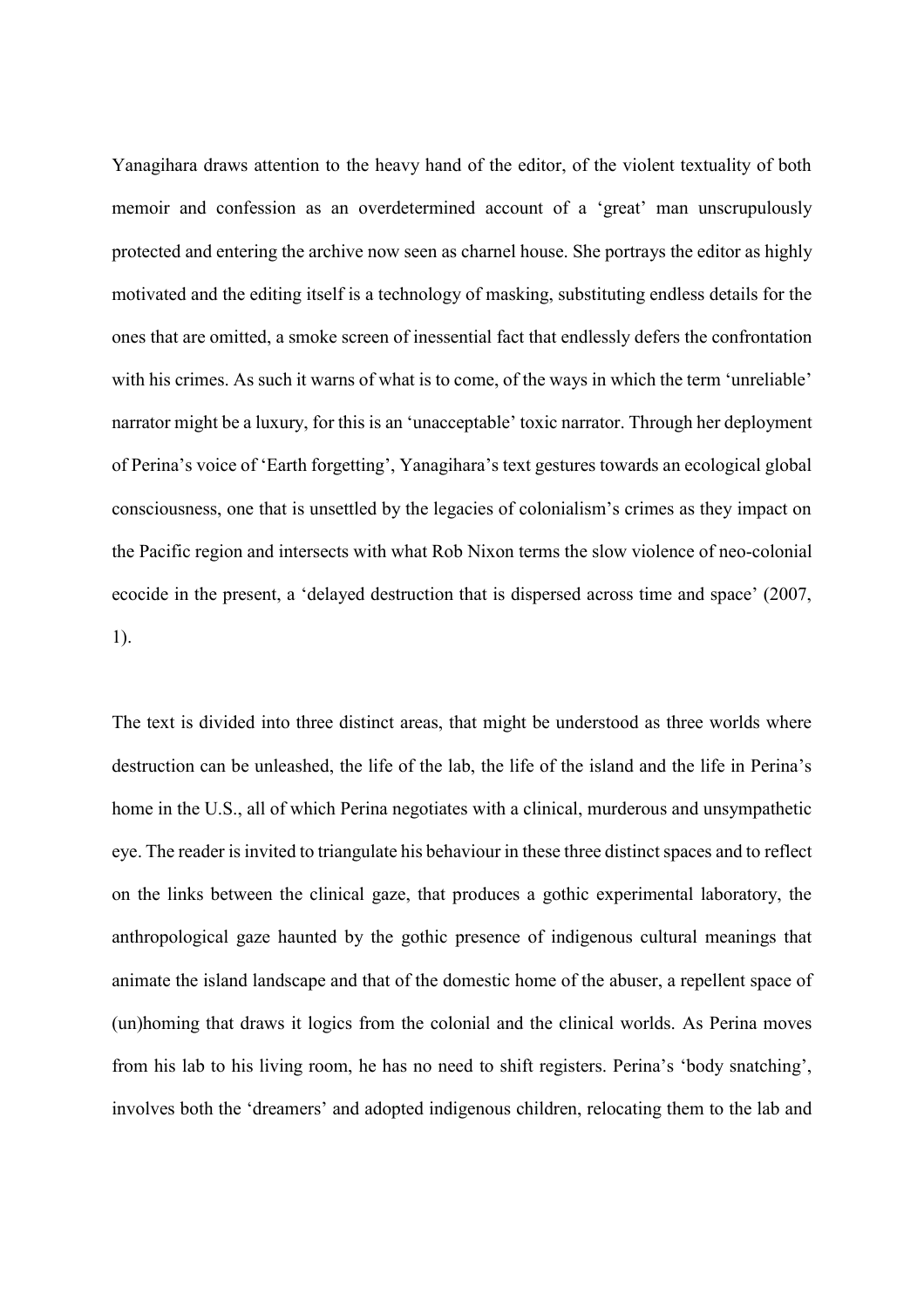the domestic home, which are both revealed as sites sharing the logic of and complicit with an abusive and violating colonial project.

The text is also simultaneously a displaced and fictionalised account of colonisation of Hawai'i, with Yanagihara creating spatial and temporal paradoxes to blend a set of references to existing organisations and places and fictional ones. Yanagihara 'worlds' two events distant in time and place but proximate in ideological construct and physical effect – producing a scene of 'first contact' by a Western male with an imagined untouched island civilization, framing the neocolonial encounter as a psycho-symbolic one that disinters other crucial colonising moments from a much earlier time in Hawaiian history and reanimating it to haunt a 1950's modern expedition by an anthropologist and an immunologist, that seeks to confirm the rise of the disinterested gaze of modernity as it roams the globe in the service of scientific knowledge. It is however impossible to separate the colonising gaze from the scientific one, their ideological embeddedness in one another is unavoidable.

If Rob Wilson's concept of 'earth forgetting' characterises Perina, then the experiences on Ivu'Ivu point to the power of ecoGothic to enable that which has been forgotten/hidden to haunt. The two men, along with their marginalised female companion, Esme, are simultaneously alarmed and attracted by the actual culture and the origin stories of the inhabitants of Ivu'Ivu. Perina's ability to keep his subjects at a clinical distance fails, as he enters an ambiguous sexual relationship with one of the native boys. Simultaneously a kind of radical de-distancing occurs as Tallent reveals his motivations for seeking out a 'lost tribe', where he no longer studies and rationalises indigenous creation stories, but accepts them as accounts of reality. Hence, at the heart of Perina's sanitised confession of his own story is the anthropologist Tallent's confession of his motives for making the trip. Tallent recounts a native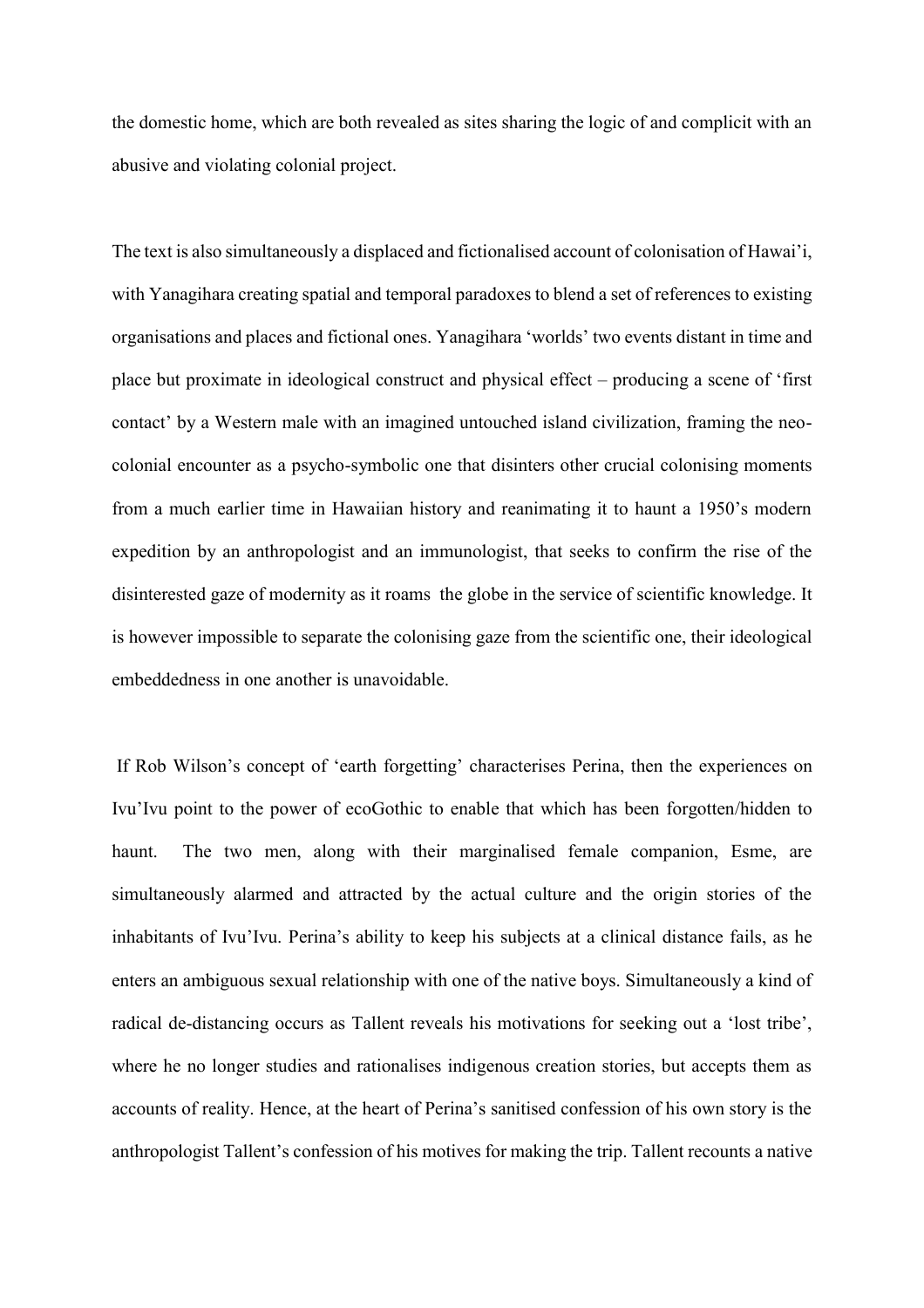creation story to Perina, slowly revealing the three islands that make up the U'ivu archipelago are understood to be siblings, created by the gods, of sea and sun, which has at its heart the account of the Opa'ivu'eke turtle, and its relation both to creation and colonial destruction.

As he shares his secret motivations, his belief in the validity of the story and his search for the peoples of the turtle, Perina finds his scientific companion suddenly an uncanny other and his view of the landscape he is sitting on changes from a mute and passive natural background into presence, sentience. 'I am sitting on the child of a god, I thought. Two gods. It was preposterous and yet I felt, despite myself a tremor ripple thought me' (Yanagihara, 2013,72). This 'momentary derangement of perceptual apparatus' argues Daniel Seravalle de Sá is a key feature of tropical gothic, in which characters struggle to adjust their perceptions of sensory experience against the rational structures that sustain them in their world view (2012). This momentary derangement is also what Timothy Morton terms the experience of 'ecological awareness', where the biosphere which is too large to see, is suddenly proximate, it cannot be fully seen or represented, but is characterised by a sidelong glimpse, or uncanny feeling, a 'touch' instead of a vision.

As they journey further into dense jungle the environment becomes increasingly terrifying to Perina, he is unable to keep hold of his laboratory vision, and loses all distinction between nature and animal; fruits falling from the Manama trees high above his head seem to be slabs of meat, infested with worms, repellent and abject. Perina comments as Tallent slices one open, 'out of the cut squirmed a large writhing mass of grubs the approximate size and colour of baby mice, which fell from the fruit to the ground', the trunk of a tree appears graphically smeared in blood, until on closer inspection 'it was not blood but something living, so that it almost appeared a raw, exposed organ, as if the tree turned out to possess an anatomy of its own' (87).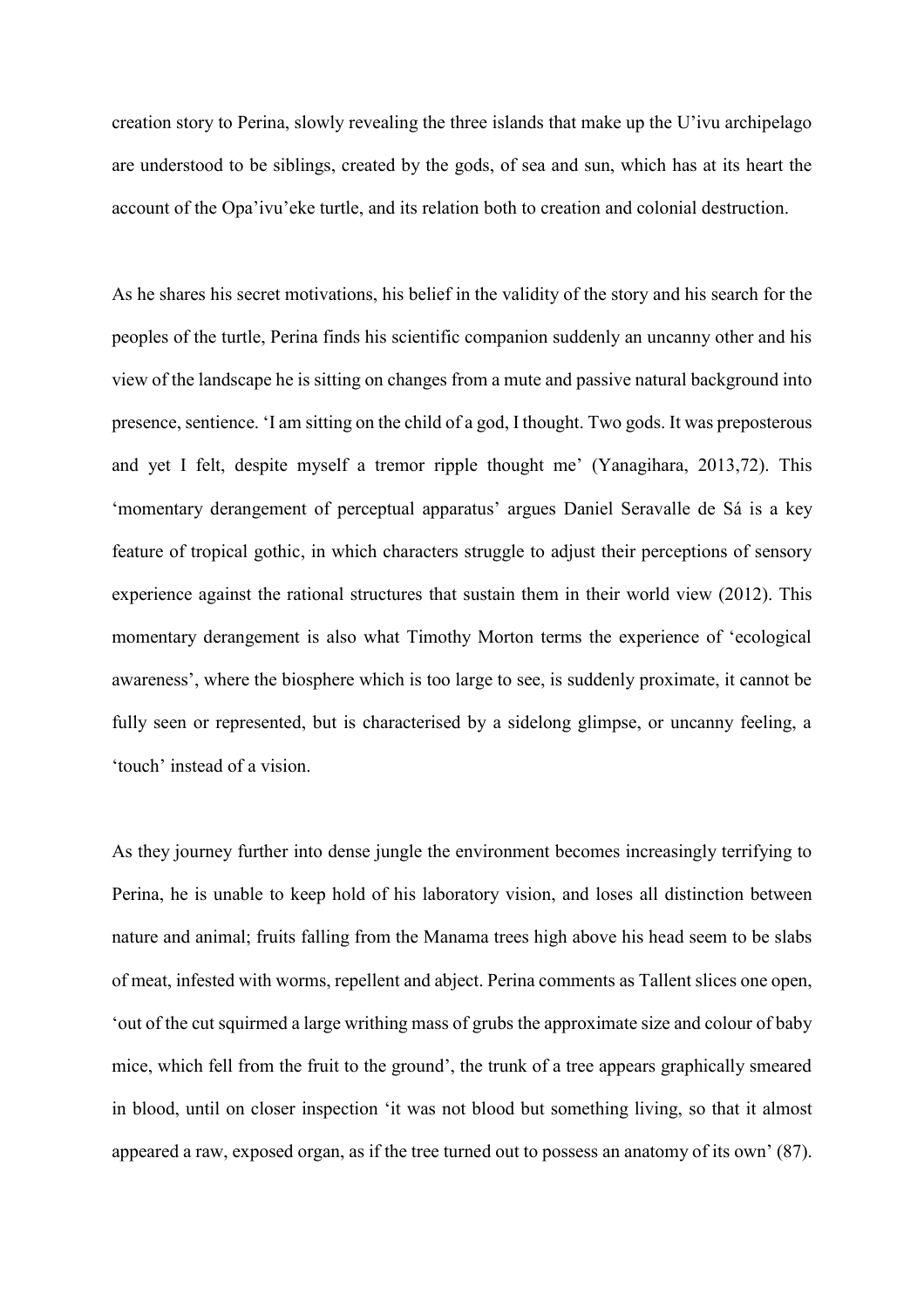These hallucinations merge bodies, flesh and wounds with tree trunks and fruits, producing a series of images of decay, repulsion and abjection. 'Oh God, I thought, can nothing in this jungle behave as it ought? Must fruits move and trees breathe and freshwater river taste of the ocean? Why must nothing obey the laws of nature? Why must everything point so heavily toward the existence of enchantment?' (88).

As Morton says of the hyperobject 'when massive entities such as the human species and global warming become thinkable they grow near. They are so massively distributed we can't directly grasp them empirically. We vaguely sense them out of the corner of our eye whilst seeing the data in the center of our vision' it is an uncanny experience of proximity, that literature can attempt to render visible. The confession that Perina, makes, in itself may fail to bring him to account for his actions, but our reading of the damaging consequences of anthropomyopic thought can be repurposed in our attempt to undo the toxicity of ecocidical thinking and practice. To argue for a reading of Yanagihara's first novel as global ecoGothic, is to attend to her attempts to signal the effects of slow violence on those ideologically 'distant' geographical locations, where violent degradation and aggressive resource extraction happen but evade visibility and hence admissions of responsibility. Her deployment of the perpetrator confession is aimed at exposing the ideological and discursive myopia that structures Perina's own ventures, even his confession. Such an experience of structural myopia is connected to an inability to render, imagine or connect the often invisible structures of global exchange and economy as they impact on specific places. The ecoGothic mode of the text insists on linking recent and ongoing U.S. treatment of the Pacific as laboratory to the longer history of colonial resource extraction and plantation cultures, and the socio-ecological crises that result from this.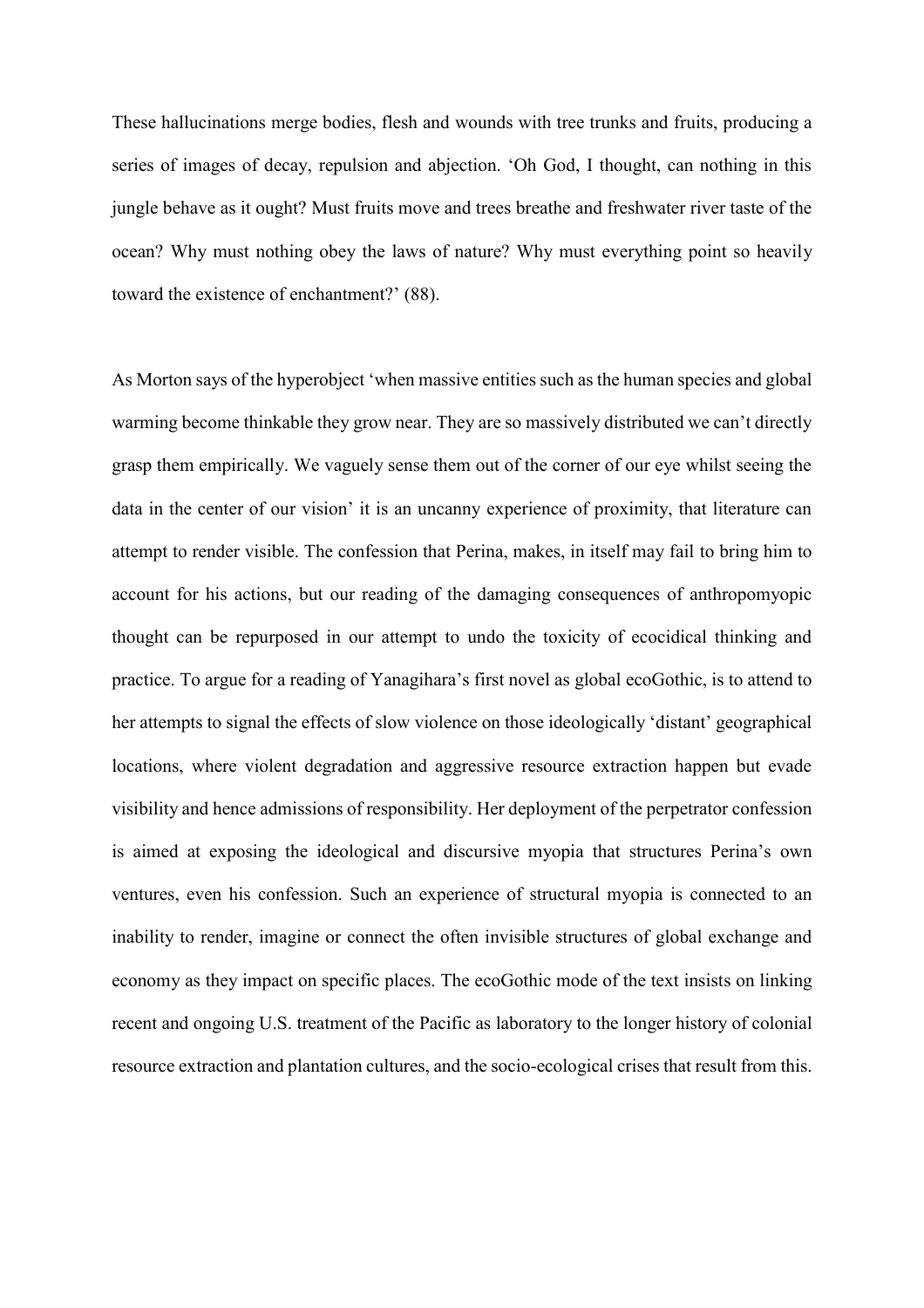**Aebersold,** Andrea, Environmental Narratives of American identity, Landscape and Belonging in Maxine Hong Kinston's China Men and Milton Murayama's All I asking for is my Body, in Asian-American Literature and the Environment, eds; Lorna Fiztsimmons, Young Suk Chae, Routledge (2015).

**Cohen,** Tom, Claire Colebrook, J. Hillis Miller, Twilight of the Anthropocene Idols, **Colebrook**, Claire, The Death of the Post-Human: Essay on Extinction, Vol. One, Open Humanities Press (2014).

**Deckard,** Sharae, 'The Land was Wounded: War Ecologies, Commodity Frontiers and Sri Lankan Literature', Ecocriticism and the Global South, ed. Scott Slovic, Swarnalatha Rangarajan, Vidya Sarveswaran, Lexington, Lanham, Boulder, New York, London (2015).

'Uncanny States': Global ecoGothic and the World Ecology in Rana Dasgupta's

Tokyo Cancelled, in EcoGothic, eds. Andrew Smith and William Hughes, Manchester University Press (2013), pp. 177-194.

**Derrida**, Jacques, Archive Fever: A Freudian Impression, University of Chicago Press, 1996. **Doyle,** Laura, 'At World's Edge: Post/Coloniality, Charles Maturin and the Gothic Wanderer', Nineteenth Century Literature, Vol 65, 4, March 2011.

**Duncan,** James S., In the Shadows of the Tropics: Climate, Race and Biopower in Nineteenth Century Ceylon, Ashgate (2007).

**Elbert**, Monika, Bridget M. Marshall, eds; Routledge, 2016. Transnational Gothic Literary and Social Exchanges in the Long nineteenth Century, Monika Elbert and Bridget M. Marshall, Routledge (2016).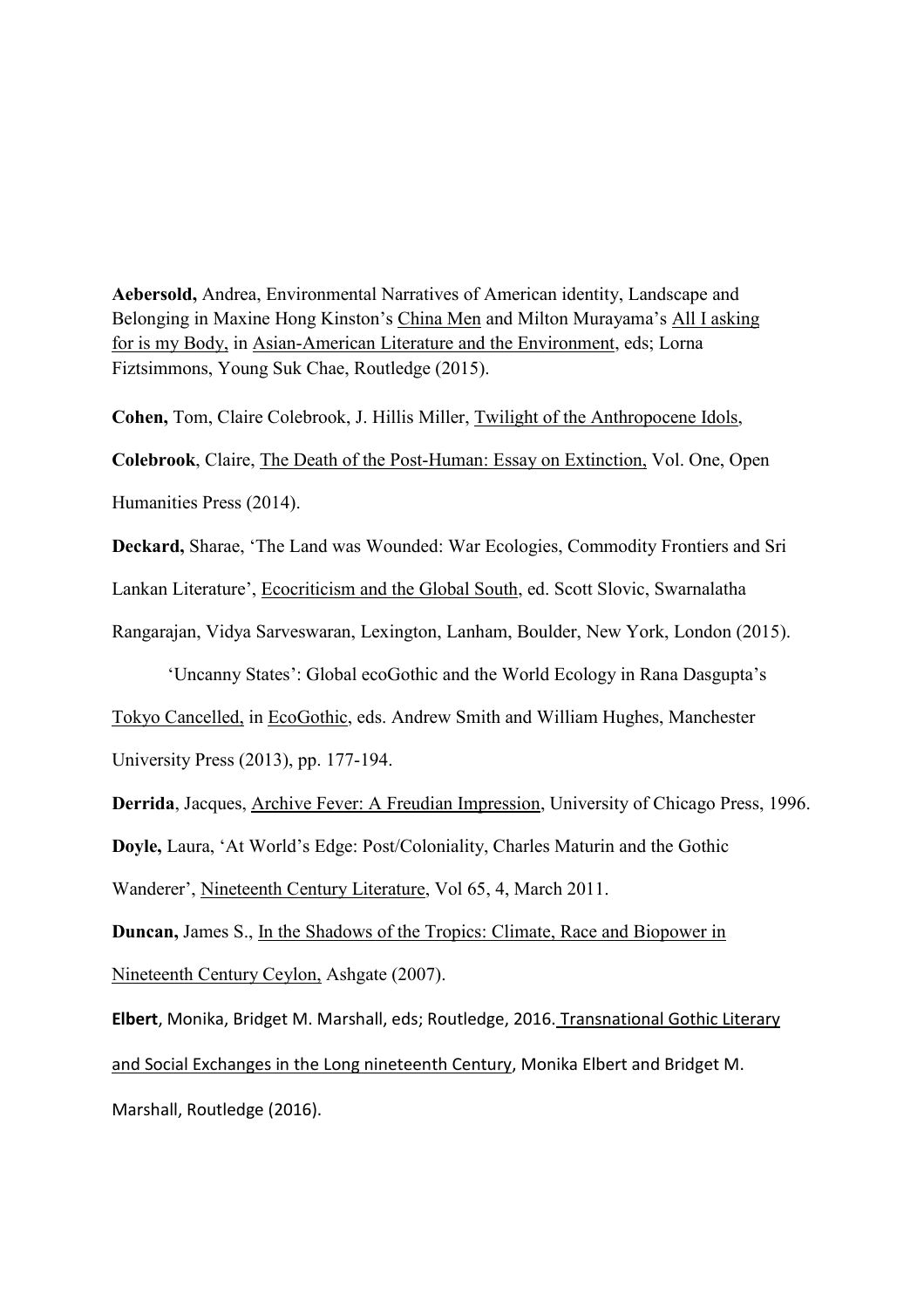**Fujikane,** Candace, Jonathan Y. Okamura, Asian Settler Colonialism: From local governance to the habits of everyday life, University of Hawaii Press (2008).

**Haber,** Baron**, "**We destroyed it undiscovered": Slow Violence, the Gothic, and

Neocolonialism in Mahasweta Devi's Imaginary Maps, Dark Matter: In the Ruins of Imperial

Culture, Neocolonial Politics of Sustainability, [13], 2016.

[http://www.darkmatter101.org/site/2016/04/02/"we](http://www.darkmatter101.org/site/2016/04/02/)-destroyed-it-undiscovered"-slow[violence-the-gothic-and-neocolonialism-in-mahasweta-](http://www.darkmatter101.org/site/2016/04/02/)devi's-imaginary-maps/

**Ivakhiv**, Adrian, Stirring the Geopolitical Unconscious: Towards a Jamesonian Ecocriticism, New Formations, 64:98-109, 2008.

**Keown** Michelle, Pacific Islands Writing: The Postcolonial Literatures of Aotearoa/New

Zealand and Oceania, Oxford, New York, Oxford University Press, 2007.

**Kidd,** James, Maverick in a Pacific Tempest: Hanya Yanagihara on Being a First Novel

Sensation, The Independent, Sunday 5 January 2014. [http://www.independent.co.uk/arts-](http://www.independent.co.uk/arts-entertainment/books/features/maverick-in-a-pacific-tempest-hanya-yanagihara-on-being-a-first-novel-sensation-9037544.html)

[entertainment/books/features/maverick-in-a-pacific-tempest-hanya-yanagihara-on-being-a-](http://www.independent.co.uk/arts-entertainment/books/features/maverick-in-a-pacific-tempest-hanya-yanagihara-on-being-a-first-novel-sensation-9037544.html)

[first-novel-sensation-9037544.html](http://www.independent.co.uk/arts-entertainment/books/features/maverick-in-a-pacific-tempest-hanya-yanagihara-on-being-a-first-novel-sensation-9037544.html)

**Kreyling**, Michael, 'Uncanny Planation: The Repeating Gothic', in Crow, Charles L., Susan Castillo Street, eds; The Palgrave Handbook of Southern Gothic, Palgrave, 2016.

**Lindquist**, Bosse, dir. The Genius and the Boys, Storyville, BBC4, 2009.

**Morton** Timothy, Hyperobjects: Philosophy and Ecology after the end of the World, 2013, University of Minnesota Press.

 Dark Ecology: For a Logic of Future co-existence, 2014, Columbia University Press.

**Nixon,** Rob, 'Slow Violence, Gender and the Environmentalism of the Poor', Journal of Commonwealth and Postcolonial Studies, Vols. 13.2-14.1 2006-7.

**Russ**, Elizabeth Christine The Plantation in Post-Slavery Imagination (2009), OUP.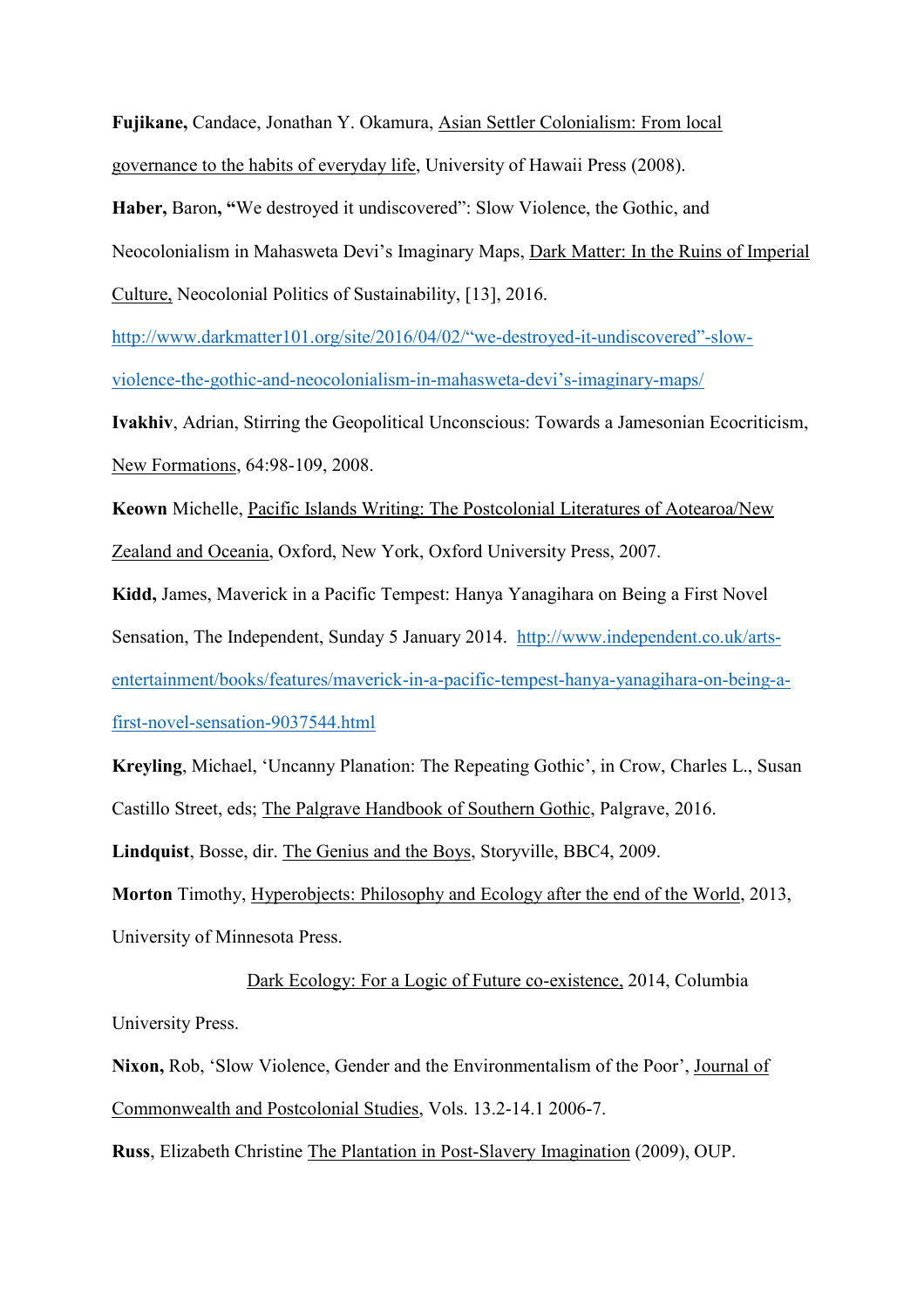**Scharper,** Hilary,' The Ecogothic', <https://perditanovel.com/the-eco-gothic-2/> blog

**Seravalle de Sa**, Daniel, The Gothic Imagination, Tropical Gothic, II.

<http://www.gothic.stir.ac.uk/guestblog/tropical-gothic-ii/> blog

**Skrimshire, Stefan**, Confessing the Anthropocene, 2016

**Spivak**, Gayatri, 'Three Women's texts and a Critique of Imperialism', Critical Inquiry

Vol. 12, No. 1, "Race," Writing, and Difference (Autumn, 1985), pp. 243-261

**Trask,** Haunani-Kay, From a Native Daughter: Colonialism and Sovereignty in Hawai'i*,*  1993.

**Tyburski,** Susan J., 'Seduced by the Wild: Audrey Schulman's EcoGothic Romance' in Gothic Transgressions Extension and commercialization of a Cultural Mode, eds; Ellen Redling and Christian Schneider, Lit vVerlag, GmbH and Co Zurich, 2015.

**Wilson,** Rob, Reimagining the American Pacific, From South Pacific to Bamboo Ridge and Beyond, Duke University Press, 2000.

'Worlding as future tactic', in The Worlding Project: Doing Cultural Studies in the Era of Globalisation, eds; Rob Wilson and Christopher Leigh Connery, 2007.

**Yanagihara**, Hanya, Interview, This Writing Life, Books Podcast with James Kidd. 2015 <https://thiswritinglife.co.uk/category/the-people-in-trees/>

-The People in the Trees 2013

-A Little Life 2015

l

<sup>i</sup> Though fictional, Perina, works at the National Institutes of Health, Bethesda, Maryland, and his perpetrator narrative is based on the real life case of Dr. Daniel Carleton Gajdusek, whose work on Kuru, a disease afflicting the South Fore people of Papua New Guinea, earned him a Nobel prize in 1976. Over his years of working on the disease Gajdusek took 56 mostly male